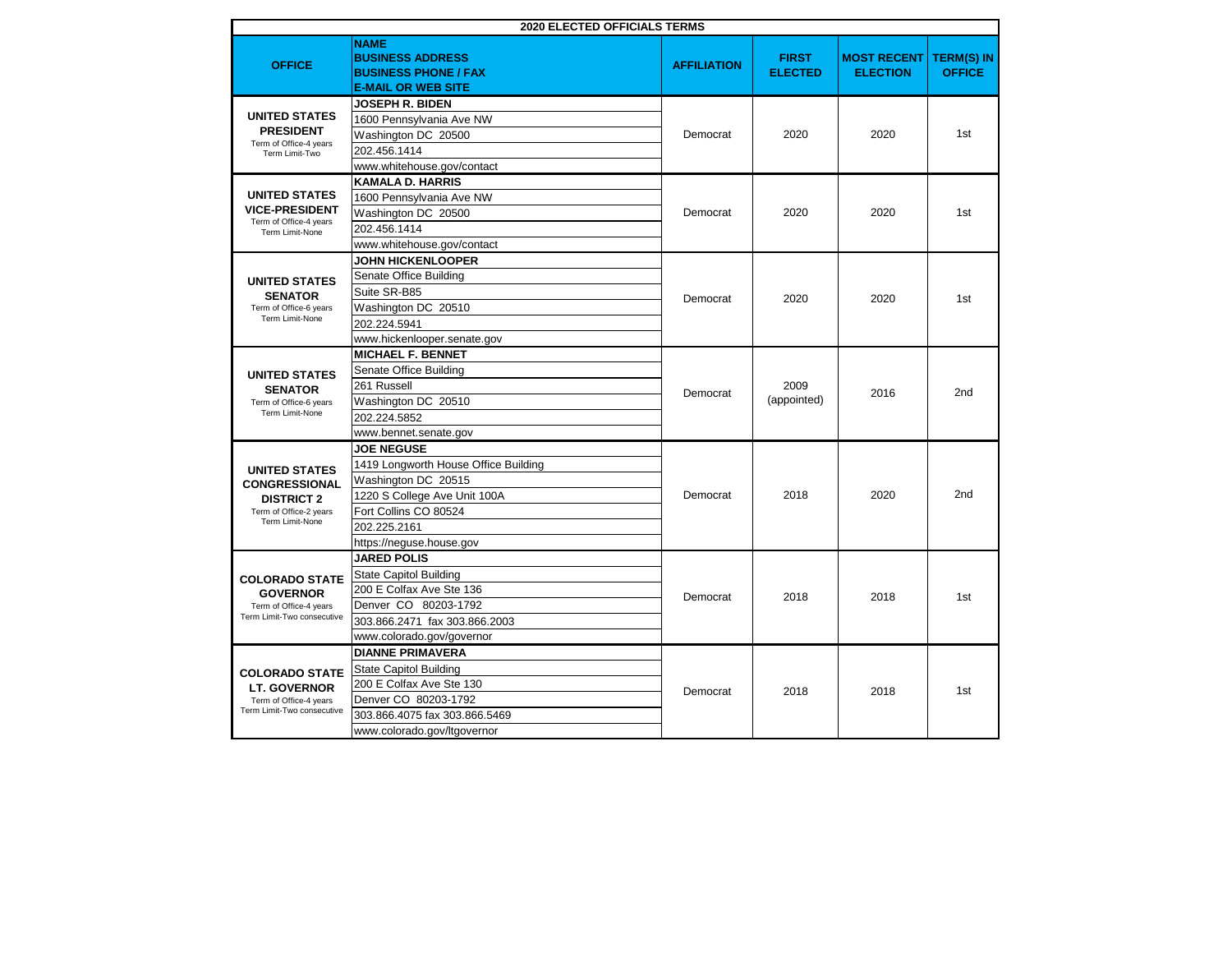|                                                                                                                                                                                                                     | <b>2020 ELECTED OFFICIALS TERMS</b>                                                                                                                                                                                                                                                             |                      |                                |                                       |                                    |
|---------------------------------------------------------------------------------------------------------------------------------------------------------------------------------------------------------------------|-------------------------------------------------------------------------------------------------------------------------------------------------------------------------------------------------------------------------------------------------------------------------------------------------|----------------------|--------------------------------|---------------------------------------|------------------------------------|
| <b>OFFICE</b>                                                                                                                                                                                                       | <b>NAME</b><br><b>BUSINESS ADDRESS</b><br><b>BUSINESS PHONE / FAX</b><br><b>E-MAIL OR WEB SITE</b>                                                                                                                                                                                              | <b>AFFILIATION</b>   | <b>FIRST</b><br><b>ELECTED</b> | <b>MOST RECENT</b><br><b>ELECTION</b> | <b>TERM(S) IN</b><br><b>OFFICE</b> |
| <b>COLORADO</b><br><b>SECRETARY OF</b><br><b>STATE</b><br>Term of Office-4 years<br>Term Limit-Two consecutive<br><b>COLORADO STATE</b><br><b>TREASURER</b><br>Term of Office-4 years<br>Term Limit-Two consecutive | <b>JENA GRISWOLD</b><br>1700 Broadway Ste 200<br>Denver CO 80290<br>303.894.2200 fax 303.869.4860<br>www.sos.state.co.us<br>(Email) secretary@sos.state.co.us<br><b>DAVE YOUNG</b><br>200 E Colfax Ave Ste 140<br>Denver CO 80203<br>303.866.2441 fax 303.866.2123<br>www.colorado.gov/treasury | Democrat<br>Democrat | 2018<br>2018                   | 2018<br>2018                          | 1st<br>1st                         |
| <b>COLORADO STATE</b><br><b>ATTORNEY</b><br><b>GENERAL</b><br>Term of Office-4 years<br>Term Limit-Two consecutive                                                                                                  | (Email) treasurer.young@state.co.us<br><b>PHIL WEISER</b><br>1300 Broadway, 10th Floor<br>Denver CO 80203<br>720.508.6000 fax 720.508.6030<br>www.coag.gov                                                                                                                                      | Democrat             | 2018                           | 2018                                  | 1st                                |
| <b>COLORADO STATE</b><br><b>SENATE</b><br><b>DISTRICT 14</b><br>Term of Office-4 years<br>Term Limit-Two consecutive                                                                                                | <b>JOANN GINAL</b><br>Colorado State Capitol<br>200 E Colfax Room 346<br>Denver CO 80203<br>303-866-4841<br>www.leg.colorado.gov/legislators/joann-ginal<br>(Email) joannginal@yahoo.com                                                                                                        | Democrat             | December 2018<br>(appointed)   | 2020                                  | 2nd                                |
| <b>COLORADO STATE</b><br><b>SENATE</b><br><b>DISTRICT 15</b><br>Term of Office-4 years<br>Term Limit-Two consecutive                                                                                                | <b>ROB WOODWARD</b><br>Colorado State Capitol<br>200 E Colfax Ave Room 346<br>Denver CO 80203<br>303.866.4853<br>www.leg.colorado.gov/legislators/rob-woodward<br>(Email) rob.woodward.senate@state.co.us                                                                                       | Republican           | 2018                           | 2018                                  | 1st                                |
| <b>COLORADO STATE</b><br><b>SENATE DISTRICT 23</b><br>Term of Office-4 years<br>Term Limit-Two consecutive                                                                                                          | <b>BARBARA KIRKMEYER</b><br>Colorado State Capitol<br>200 E Colfax Ave Room 346<br>Denver CO 80203<br>303.866.4876<br>www.leg.colorado.gov/legislators/barbara-kirkmeyer<br>(Email) barbara.kirkmeyer.senate@state.co.us                                                                        | Republican           | 2020                           | 2020                                  | 1st                                |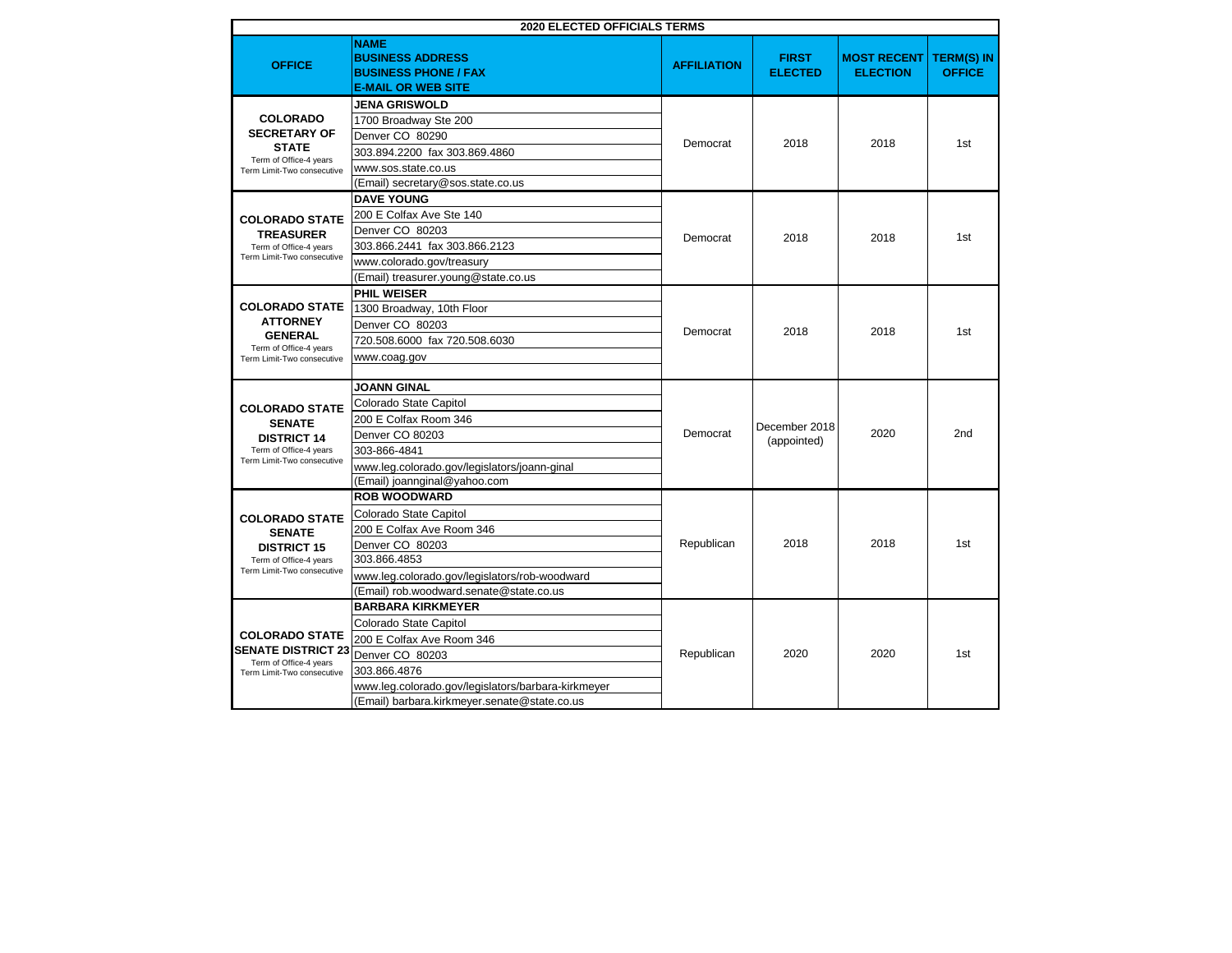| <b>2020 ELECTED OFFICIALS TERMS</b>                                                                                                  |                                                                                                                                                                                                       |                    |                                |                                       |                                    |
|--------------------------------------------------------------------------------------------------------------------------------------|-------------------------------------------------------------------------------------------------------------------------------------------------------------------------------------------------------|--------------------|--------------------------------|---------------------------------------|------------------------------------|
| <b>OFFICE</b>                                                                                                                        | <b>NAME</b><br><b>BUSINESS ADDRESS</b><br><b>BUSINESS PHONE / FAX</b><br><b>E-MAIL OR WEB SITE</b>                                                                                                    | <b>AFFILIATION</b> | <b>FIRST</b><br><b>ELECTED</b> | <b>MOST RECENT</b><br><b>ELECTION</b> | <b>TERM(S) IN</b><br><b>OFFICE</b> |
| <b>COLORADO STATE</b><br><b>REPRESENTATIVE</b><br><b>DISTRICT 49</b><br>Term of Office-2 years<br>Term Limit-Four consecutive        | <b>MIKE LYNCH</b><br>Colorado State Capitol<br>200 E Colfax Ave Room 307<br>Denver CO 80203<br>303.866.2907<br>www.leg.colorado.gov/legislators/mike-lynch<br>(Email) mike.lynch.house@state.co.us    | Republican         | 2020                           | 2020                                  | 1st                                |
| <b>COLORADO STATE</b><br><b>REPRESENTATIVE</b><br><b>DISTRICT 51</b><br>Term of Office-2 years<br>Term Limit-Four consecutive        | <b>HUGH MCKEAN</b><br>Colorado State Capitol<br>200 E Colfax Ave Room 307<br>Denver CO 80203<br>303-866-2947<br>www.leg.colorado.gov/legislators/hugh-mckean<br>(Email) hugh.mckean.house@state.co.us | Republican         | 2016                           | 2020                                  | 3rd                                |
| <b>COLORADO STATE</b><br><b>REPRESENTATIVE</b><br><b>DISTRICT 52</b><br>Term of Office-2 years<br>Term Limit-Four consecutive        | <b>CATHY KIPP</b><br>Colorado State Capitol<br>200 E Colfax Ave Room 307<br>Denver CO 80203<br>303.866.4569<br>www.leg.colorado.gov/legislators/cathy-kipp<br>(Email) cathy.kipp.house@state.co.us    | Democrat           | January 2019<br>(appointed)    | 2020                                  | 2nd                                |
| <b>COLORADO STATE</b><br><b>REPRESENTATIVE</b><br><b>DISTRICT 53</b><br>Term of Office-2 years<br>Term Limit-Four consecutive        | <b>ANDREW BOESENECKER</b><br>200 E Colfax Room 307<br>Denver CO 80203<br>O: 303.866.2917<br>www.leg.colorado.gov/legislators/andrew-boesenecker                                                       | Democrat           | April 2021<br>(appointed)      |                                       | 1st                                |
| <b>DISTRICT</b><br><b>ATTORNEY</b><br><b>8th JUDICIAL</b><br><b>DISTRICT</b><br>Term of Office-4 years<br>Term Limit-Two consecutive | <b>GORDON MCLAUGHLIN</b><br>201 LaPorte Ave Ste 200<br>Fort Collins CO 80521<br>970.498.7200 fax 970.498.7250<br>www.larimer.org/da<br>(Email) 8thdist-da@larimer.org                                 | Democrat           | 2020                           | 2020                                  | 1st                                |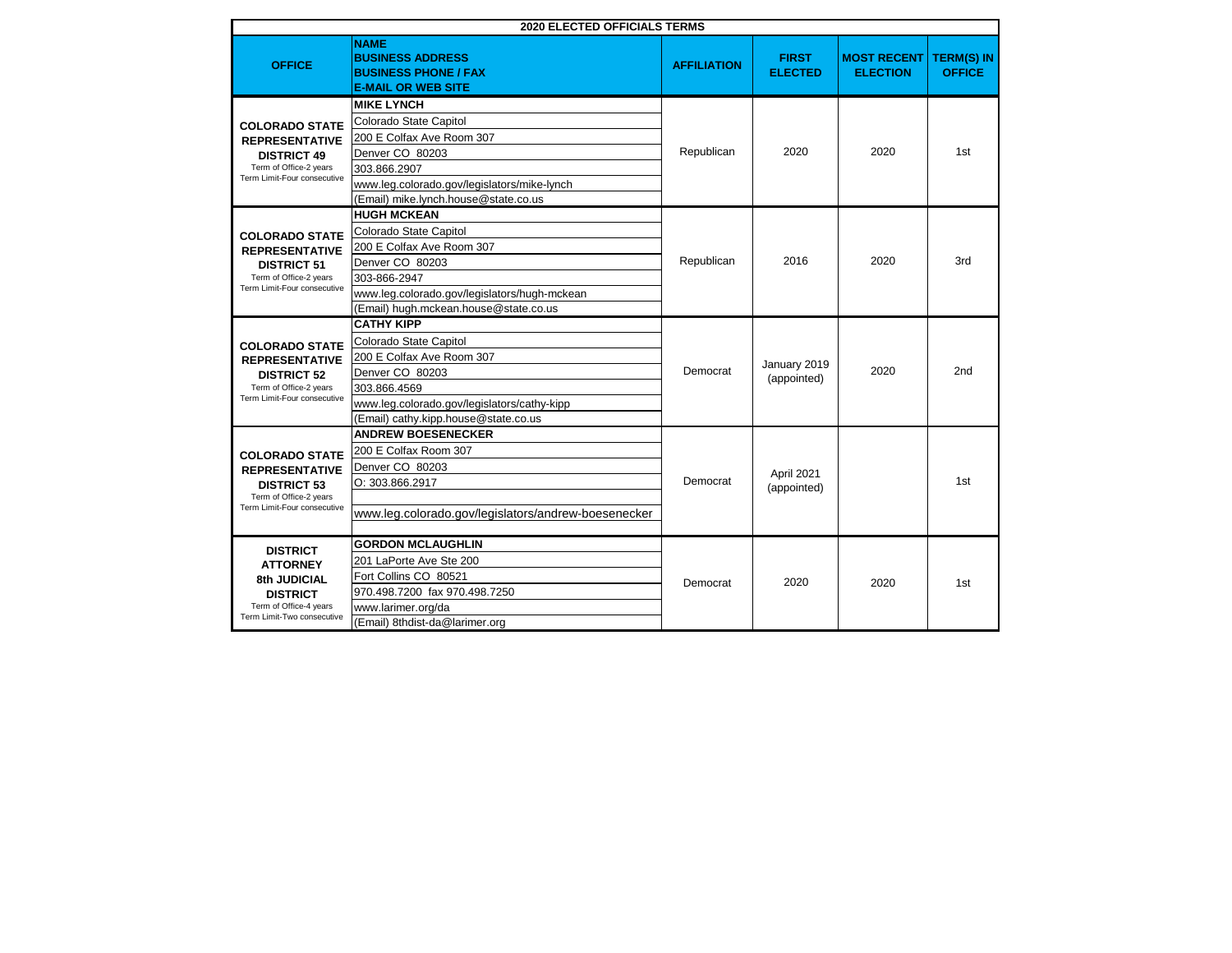|                                                                                                                             | <b>2020 ELECTED OFFICIALS TERMS</b>                                                                                                                                                                           |                    |                                |                                       |                                    |
|-----------------------------------------------------------------------------------------------------------------------------|---------------------------------------------------------------------------------------------------------------------------------------------------------------------------------------------------------------|--------------------|--------------------------------|---------------------------------------|------------------------------------|
| <b>OFFICE</b>                                                                                                               | <b>NAME</b><br><b>BUSINESS ADDRESS</b><br><b>BUSINESS PHONE / FAX</b><br><b>E-MAIL OR WEB SITE</b>                                                                                                            | <b>AFFILIATION</b> | <b>FIRST</b><br><b>ELECTED</b> | <b>MOST RECENT</b><br><b>ELECTION</b> | <b>TERM(S) IN</b><br><b>OFFICE</b> |
| <b>LARIMER COUNTY</b><br><b>COMMISSIONER</b><br><b>DISTRICT 1</b><br>Term of Office-4 years<br>Term Limit-Three consecutive | <b>JOHN KEFALAS</b><br>200 W Oak St Ste 2200<br>Fort Collins CO 80521<br>PO Box 1190 Fort Collins CO 80522<br>970.498.7001 fax 970.498.7006<br>www.larimer.org/bocc<br>(Email) jkefalas@larimer.org           | Democrat           | 2018                           | 2018                                  | 1st                                |
| <b>LARIMER COUNTY</b><br><b>COMMISSIONER</b><br><b>DISTRICT 2</b><br>Term of Office-4 years<br>Term Limit-Three consecutive | <b>KRISTIN STEPHENS</b><br>200 W Oak St Ste 2200<br>Fort Collins CO 80521<br>PO Box 1190 Fort Collins CO 80522<br>970.498.7002 fax 970.498.7006<br>www.larimer.org/bocc<br>(Email) kstephens@larimer.org      | Democrat           | 2020                           | 2020                                  | 1st                                |
| <b>LARIMER COUNTY</b><br><b>COMMISSIONER</b><br><b>DISTRICT 3</b><br>Term of Office-4 years<br>Term Limit-Three consecutive | JODY SHADDUCK-MCNALLY<br>200 W Oak St Ste 2200<br>Fort Collins CO 80521<br>PO Box 1190 Fort Collins CO 80522<br>970.498.7003 fax 970.498.7006<br>www.larimer.org/bocc<br>(Email) jshadduckmcnally@larimer.org | Democrat           | 2020                           | 2020                                  | 1st                                |
| <b>LARIMER COUNTY</b><br><b>CLERK &amp;</b><br><b>RECORDER</b><br>Term of Office-4 years<br>Term Limit-Three consecutive    | <b>ANGELA MYERS</b><br>200 W Oak St 1st floor<br>Fort Collins CO 80521<br>PO Box 1280 Fort Collins CO 80522<br>970.498.7852 fax 970.498.7862<br>www.larimer.org/clerk<br>(Email) amyers@larimer.org           | Republican         | 2013<br>(appointed)            | 2018                                  | 2nd                                |
| <b>LARIMER COUNTY</b><br><b>TREASURER</b><br>Term of Office-4 years<br>Term Limit-Three consecutive                         | <b>IRENE JOSEY</b><br>200 W Oak St 2nd floor<br>Fort Collins CO 80521<br>PO Box 1250 Fort Collins CO 80522<br>970.498.7020 fax 970.498.7037<br>www.larimer.org/treasurer<br>(Email) joseyie@larimer.org       | Republican         | 2014                           | 2018                                  | 2 <sub>nd</sub>                    |
| <b>LARIMER COUNTY</b><br><b>ASSESSOR</b><br>Term of Office-4 vears<br>Term Limit-Three consecutive                          | <b>BOB OVERBECK</b><br>200 W Oak St 2nd floor<br>Fort Collins CO 80521<br>PO Box 1190 Fort Collins CO 80522<br>970.498.7050 fax 970.498.7070<br>www.larimer.org/assessor<br>(Email) overbebc@larimer.org      | Democrat           | 2018                           | 2018                                  | 1st                                |
| <b>LARIMER COUNTY</b><br><b>SHERIFF</b><br>Term of Office-4 years<br>Term Limit-Three consecutive                           | <b>JUSTIN SMITH</b><br>2501 Midpoint Dr<br>Fort Collins CO 80525<br>970.498.5100 fax 970.498.9203<br>www.larimer.org/sheriff<br>(Email) smithje@larimer.org                                                   | Republican         | 2010                           | 2018                                  | 3rd                                |